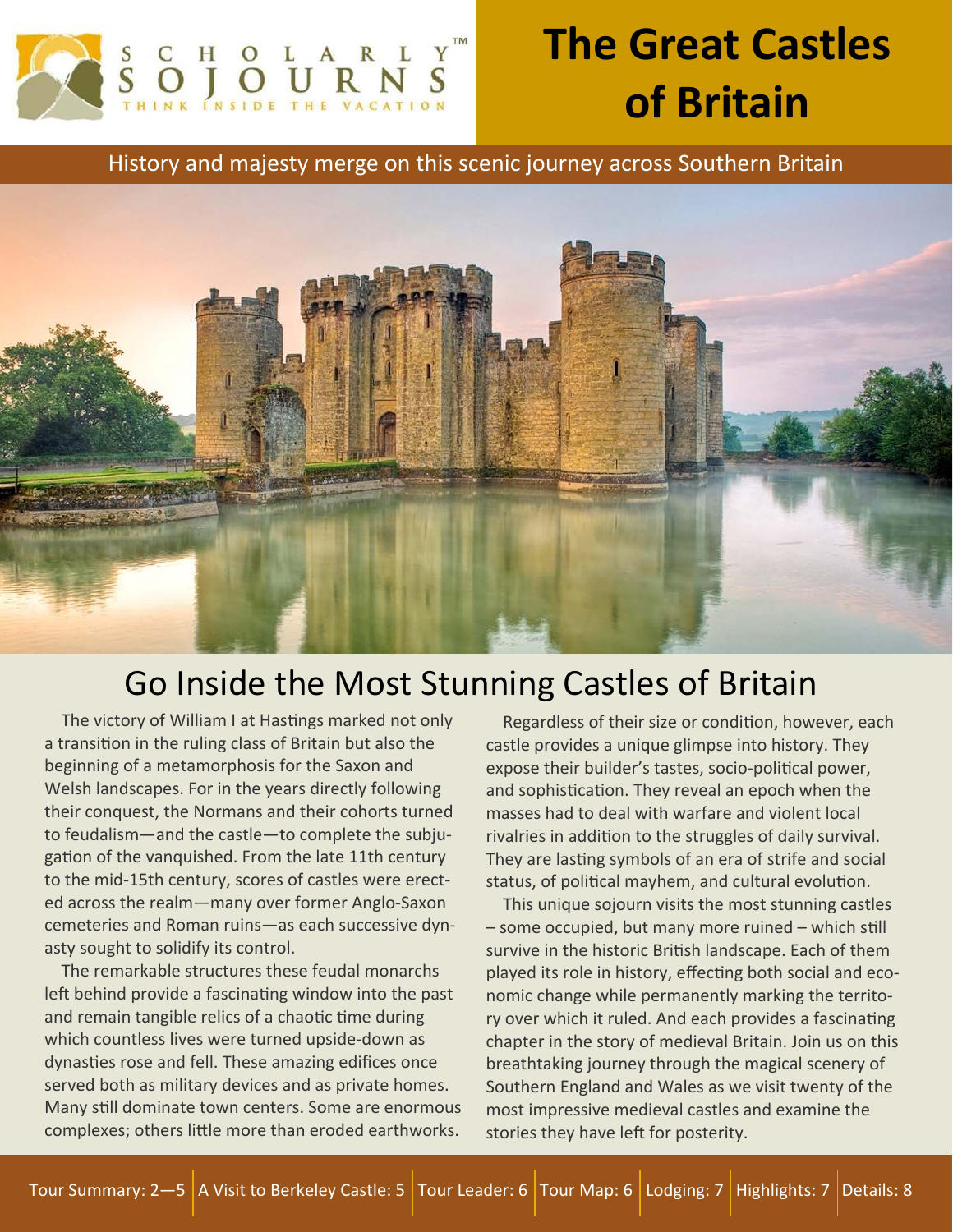

# **Tour Itinerary Overview**

- Oct. 16: Tour begins in Rochester, England
- Oct. 17: Maidstone—Dover—Bodiam—Eastbourne
- Oct. 18: Eastbourne—Arundel—Berkeley—Usk, Wales
- Oct. 19: Usk—Caerphilly—Chepstow—Goodrich—Usk
- Oct. 20: Usk—Raglan—Harlech—Beddgelert—Beaumaris
- Oct. 21: Beaumaris—Caernarfon—Conwy—Beaumaris
- Oct. 22: Beaumaris—Rhuddlain—Kenilworth—Warwick
- Oct. 23: Tour concludes in Warwick, England

# **Day to Day Tour Summary**

# **Day 1:** Sunday, October 16

Arriving at Strood Railway Station this afternoon, you are greeted by both your Scholarly Sojourns Tour Director and your tour leader, historian Paul Remfry. From there, we make a short journey across the River Medway to the historic city of Rochester. Here we enjoy an engaging tour of the 11th-century castle, which features an imposing and very well-preserved tower made of Kentish ragstone. It was built in 1127 by William of Corbiel, Archbishop of Canterbury, to guard a strategic crossing over the Medway. Following our tour, we enjoy some time to explore and shop in Rochester's charming town center before boarding our coach for the short journey to the Chilston Park Hotel—a stunning, 17th-Century manor house that has been painstakingly converted into atmospheric lodging. After some time to relax and unwind, we gather in the hotel's marble lounge for a welcome reception followed by the opening dinner in it's awardwinning, 2-AA-rosette restaurant this evening. (R, D)

# **Day 2:** Monday, October 17

Following breakfast we travel to nearby Leeds Castle which is widely regarded as one of the most visuallystunning castles in Britain. Set upon islands in a lake formed by the River Len, it is evident why the unique location would have been easy to defend. A castle has stood upon this site since 1119, and it is noted that Leeds Castle was a favorite residence of King Edward I.

*"We were somewhat apprehensive to try an organized tour, but this experience was phenomenal."* 

-Barbara B., Annapolis, MD



Departing Leeds, we make our way to Dover where we experience a private, guided tour of the extensive and well-preserved complex of Dover Castle, perched high atop the legendary white cliffs. This magnificent edifice has guarded the shores of Britain from invasion for nearly 20 centuries and, in fact, was used by the British military as recently as World War II. Originally fortified by the Romans, the site contains the best-preserved Roman lighthouse (Pharos) in Europe, standing over 80 feet tall. Continuing our journey, we visit yet another visual marvel: breathtaking Boadiam Castle—a 14thcentury moated structure with towers, crenellations, and a watery setting that were intended as much for display as for defense. This evening we arrive in the seaside town of Eastbourne where our hotel offers mesmerizing views across the English Channel. Following check-in, the evening is free to explore, shop, and dine on your own. Your Scholarly Sojourns Tour Director will be happy to provide restaurant suggestions. (B)

**Included meals are indicated in parentheses following each daily description:** 

**B = Breakfast; L = Lunch; D = Dinner; R = Reception**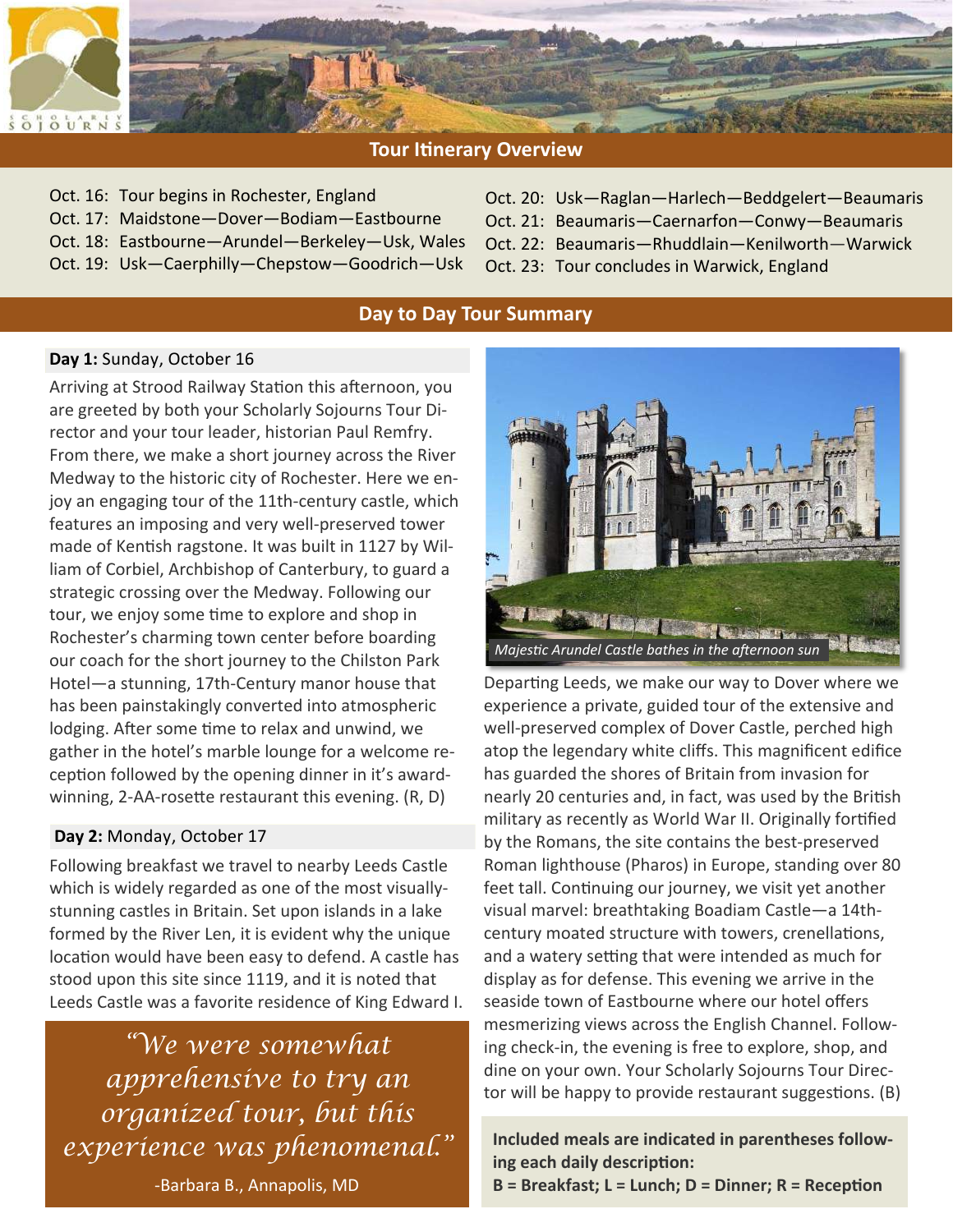

# **Day to Day Tour Summary**

# **Day 3:** Tuesday, October 18

We depart Eastbourne early this morning and drive along England's south coast to visit three incredible castle ruins. Our first stop is Pevensey Castle which began as a Roman 'Saxon Shore' fort in the 3rd century and was later reoccupied by the Normans following their conquest in 1066. At Lewes, we encounter one of only two remaining moƩe-and-bailey castles that contains two mottes and at Arundel we discover a visually -stunning castle proudly overlooking the River Arun. At midday, we enjoy an enchanting Scholarly Sojourns signature picnic before driving north through the picturesque Cotswold villages. Our final stop is at Berkeley Castle—one of the few remaining castles which is still occupied. Here we enjoy a private audience with the future resident of the castle, Charles Berkeley himself, who gives us a very personal tour of this impressive structure which has been the home of his family since the 12th century. This evening we arrive in the charming village of Usk, South Wales-our resting place for the next two nights—and then gather for dinner and our first of two seminar evenings. (B,L,D)

# **Day 4:** Wednesday, October 19

Following a briefing in the cozy lounge of our hotel this morning, we travel to four of the most striking castles in South Wales. The first stop is graceful Caerphilly Castle which is both the second largest castle and the first fully-concentric castle in Britain. After an engaging tour here we travel to picturesque Chepstow where we take a privately-guided tour of its unique





*Enjoying a Scholarly Sojourns signature picnic at Arundel Castle* 

border castle as well as enjoy an engaging demonstration of medieval archery. A leisurely lunch break here ensures time to explore the interesting town center and perhaps do a bit of shopping in its charming high street. This afternoon we drive along the beautiful Wye River Valley—and directly past the elegant ruins of Tintern Abbey—on our way to visit remarkable Goodrich Castle. While its extensive walls now lie mostly in ruin, Goodrich still boasts an impressive, tall, square Norman keep, a well-preserved chapel, and one of the most complete sets of medieval domestic buildings surviving in any English castle. Returning to Usk late this afternoon, we conclude the day with a visit to Usk Castle which lies hidden in a private garden here. Although smaller in size than most of the others on our tour, Usk Castle reveals a fascinating history dating back to 1120. Prior to that the site was chosen by the Romans to build an early legionary fortress before relocating to nearby Caerleon. Our visit concludes with a lovely reception in the castle's gardens. Afterward, the remainder of the day is free to spend as you see fit. Your Scholarly Sojourns Tour Director can point the way to great dining options as well as the best pubs in the village. (B)

# **Day 5:** Thursday, October 20

Departing Usk, we travel north to explore mighty Raglan Castle which boasts strong, soaring ramparts that survived cannon bombardments as recently as the English Civil War. Our tour leader provides us with a thorough tour here and then allows a generous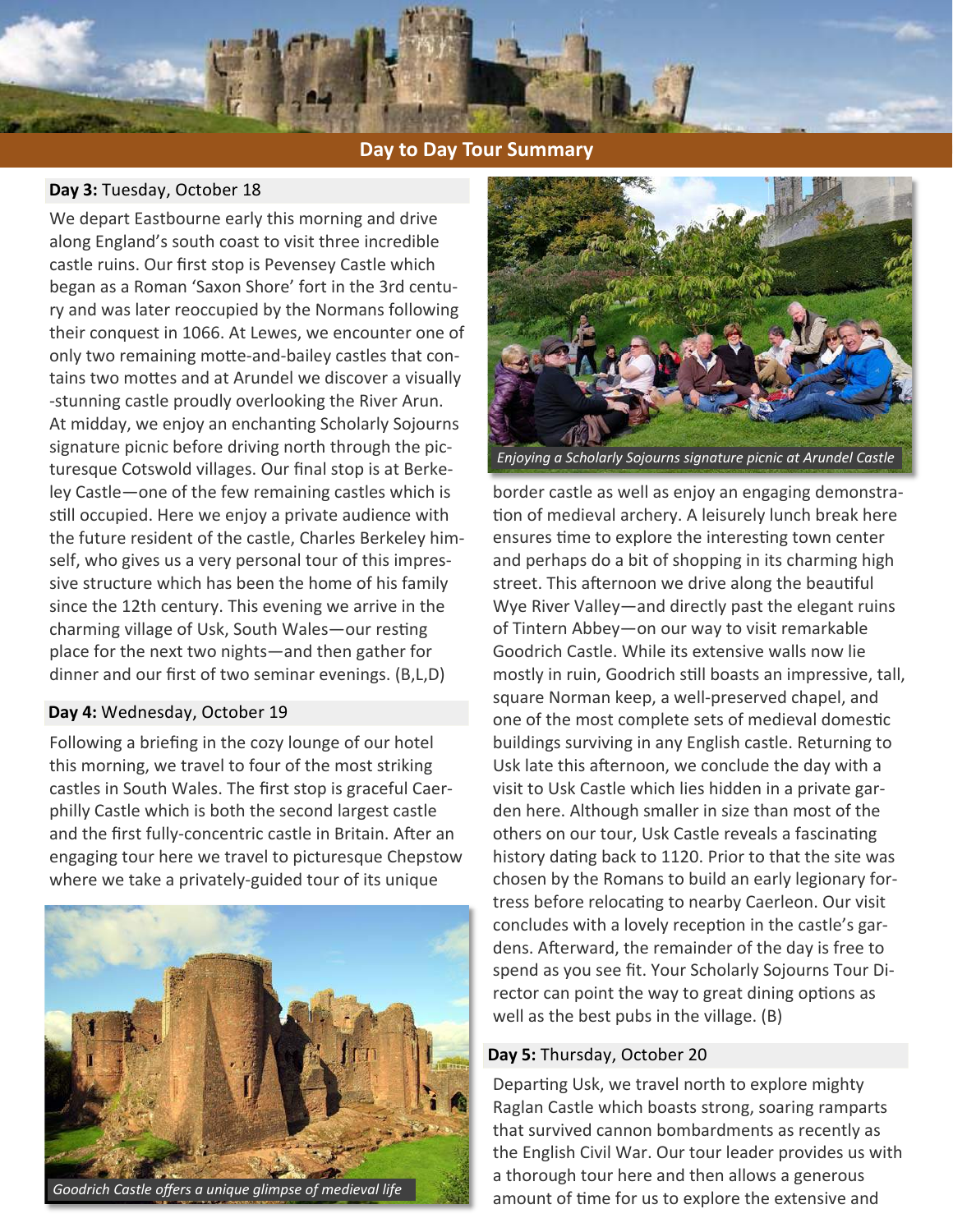

# **Day to Day Tour Summary**

sprawling ruins on our own. Afterward, we travel north, driving through the very heart of picturesque Wales and heading toward its scenic northwestern corner. Our next stop is Harlech Castle—the first of four great castles built by King Edward I during his invasion of Wales between 1282 and 1289. Together the castles have been designated a UNESCO World Heritage site due to both their historic significance and their well-preserved state. Departing Harlech, we continue our drive through breathtaking Snowdonia National Park, making a stop here to explore and shop in the charming town of Beddgelert before continuing on to the seaside town of Beaumaris where we lodge for two nights in the very shadow of its remarkable castle. The evening is reserved for our second seminar discussion and group dinner which is held the dining room of our historic hotel. (B,L,D)

# **Day 6:** Friday, October 21

Today we visit three of the most remarkable castles on our sojourn—Beaumaris, Caernarfon, and Conwy which, along with Harlech, were all built by King Edward I. We spend the entire morning exploring the extensive remains of Caernarfon—the historical seat of The Prince of Wales and the site where Prince William will be made Prince of Wales in an elaborate ceremony after his father, Prince Charles, becomes King of Great Britain. Following a generous break for lunch in the unique, walled town at the castle's base, we **Day 7:** Saturday, October 22





continue to nearby Conwy where we tour not only the breathtaking castle, but also stroll along the still-intact town walls that extend for nearly a mile around the town. Returning to Beaumaris this afternoon, we enjoy an in-depth tour of its unique castle which boasts its own pier which allowed the castle to be provisioned by sea during times of conflict when accessing the fortress by land was not possible. The entire evening in Beaumaris is left free for you to dine, explore, and perhaps visit one or two of the town's many atmospheric pubs. Your Scholarly Sojourns Tour Director is always available to provide assistance and recommendations for dining and entertainment. (B)

Before departing North Wales this morning, we pay a visit to Rhuddlan Castle to see its unique, diamond layout—so shaped due to the fact that its gatehouses are positioned at the corners of the square baileys instead of along the sides like at Harlech or Beaumaris. Following our tour here, we head south once again and back into England. This afternoon we visit romantic Kenilworth Castle which is significant from both architectural and historical viewpoints. Most notably, it withstood a 6-month siege during the 13th century which is believed to be the longest sustained siege of any English castle. This afternoon we continue on to the historic city of Warwick, home to what is perhaps the most quintessential of all British castles. After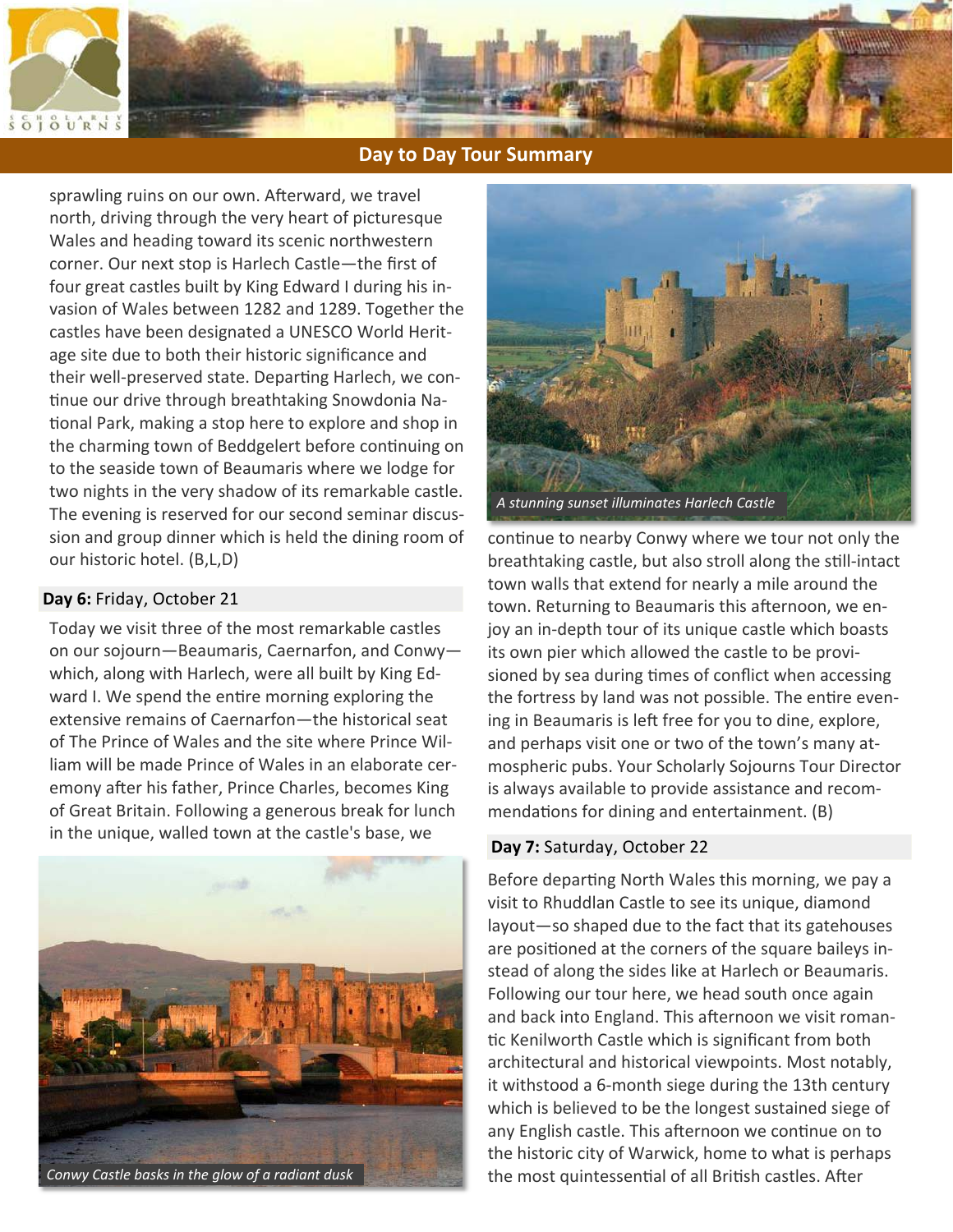



checking in at our hotel, we enjoy some free time to shop and explore in this lovely and bustling market town. This evening, we make our way to Warwick Castle itself for a very special reception before our closing dinner. (B, R, D)

# **Day 8:** Sunday, October 23

Following breakfast, we enjoy our final morning briefing in the lounge of our hotel. Afterward, we return to the massive Warwick Castle where we enjoy an extensive tour as well as an engaging demonstration of medieval falconry. The stone castle we see today dates from the 12th century having been built atop the site of an earlier, wooden motte-and-bailey castle that was built by William the Conqueror in 1068. After lunch we assemble with Paul Remfry and fellow sojourn members for the closing presentation and to say our farewells. (B)

# **A Visit to Berkeley Castle**

 Berkeley Castle is a special stop on our tour for a number of reasons, just one of which is that it is the oldest building in Britain to be inhabited by the same family who constructed it. In fact, the Berkeley family is one of just three families in England which can trace its ancestry back to Saxon times. Their castle's place in history is significant, not just because it is still intact, but because both they and their home have played such an important role in the power struggles of the realm for centuries. In times past, the Berkeleys were close to the throne, able administrators, fighters who supported their king or queen (as long as they could), backed the winning side, and married well. Their Castle is full of fascinating stories. Indeed, English history has been lived out within its walls and by this family.

 Our visit to Berkeley Castle is certainly a highlight of this sojourn, not only because of the castle's vital place in English history, but because Charles Berkeley himself shows us around his family's ancestral home and infuses his commentary with personal stories of his childhood and growing up in this historic structure.



*Charles & Daisy Berkeley welcome a Scholarly Sojourns group*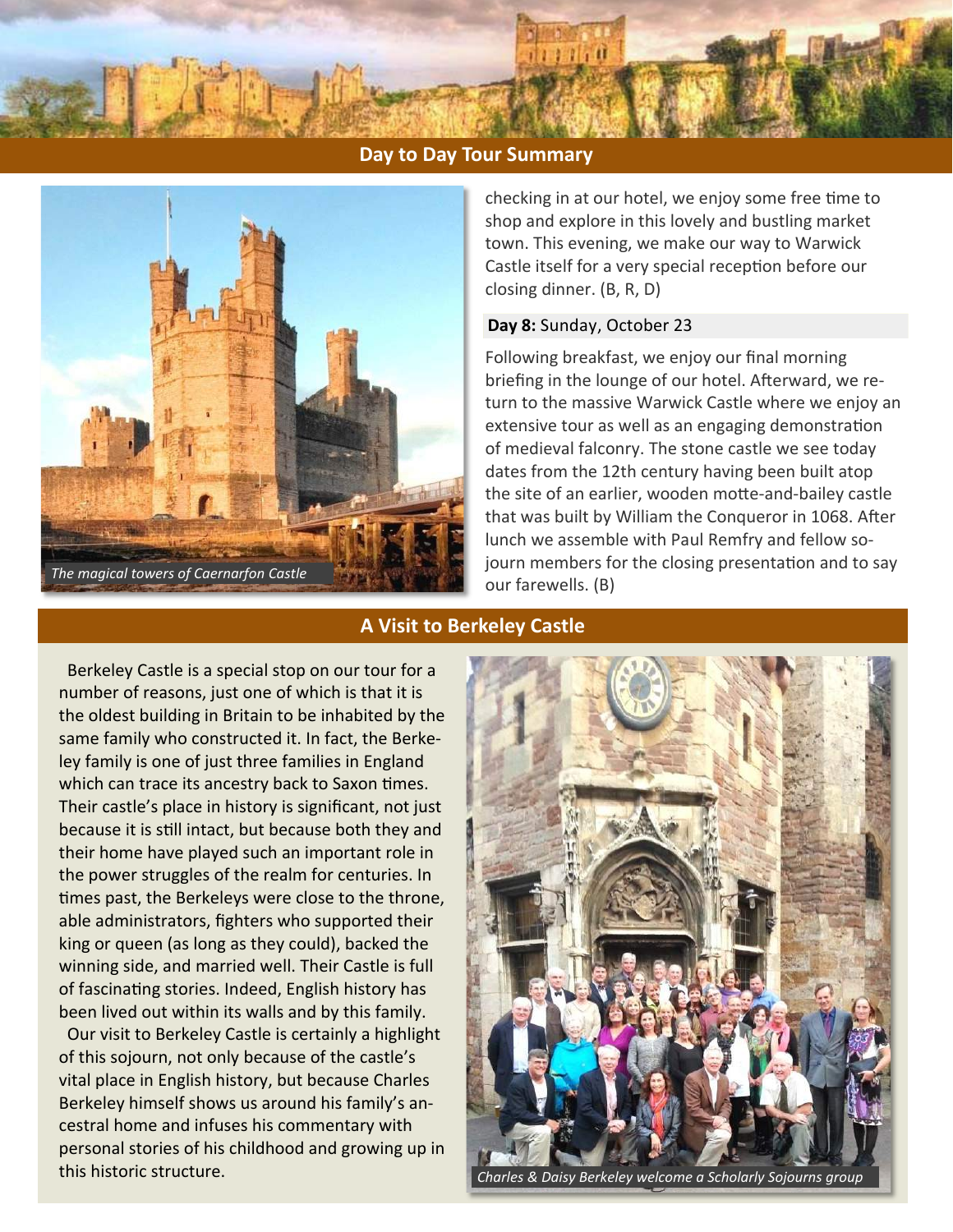

# **Your Tour Leader Is a Celebrated Historian and Castle Expert**



Paul Remfry is arguably one of the greatest living castle scholars of our era. He is a meticulous researcher who has spent over 30 years studying medieval history, genealogy, and architecture. As an historian with a passion for telling the stories of castles and the people who once lived in them, Paul Remfry lectures throughout the United Kingdom and also frequently appears as an expert on television documentaries exploring the history of castles. He has also written extensively about castles, abbeys, and battles and his list of published works now includes some 20 books and over fifty booklets and scholarly articles for academic and archaeological journals. His scholarship, particularly on the castles of Wales and the Marshes, is widely praised as superlative and his research approach to the study of castles has garnered widespread acclaim from the academic community.

**Your Journey Crosses Southern England and Travels Through the Heart of Wales** 

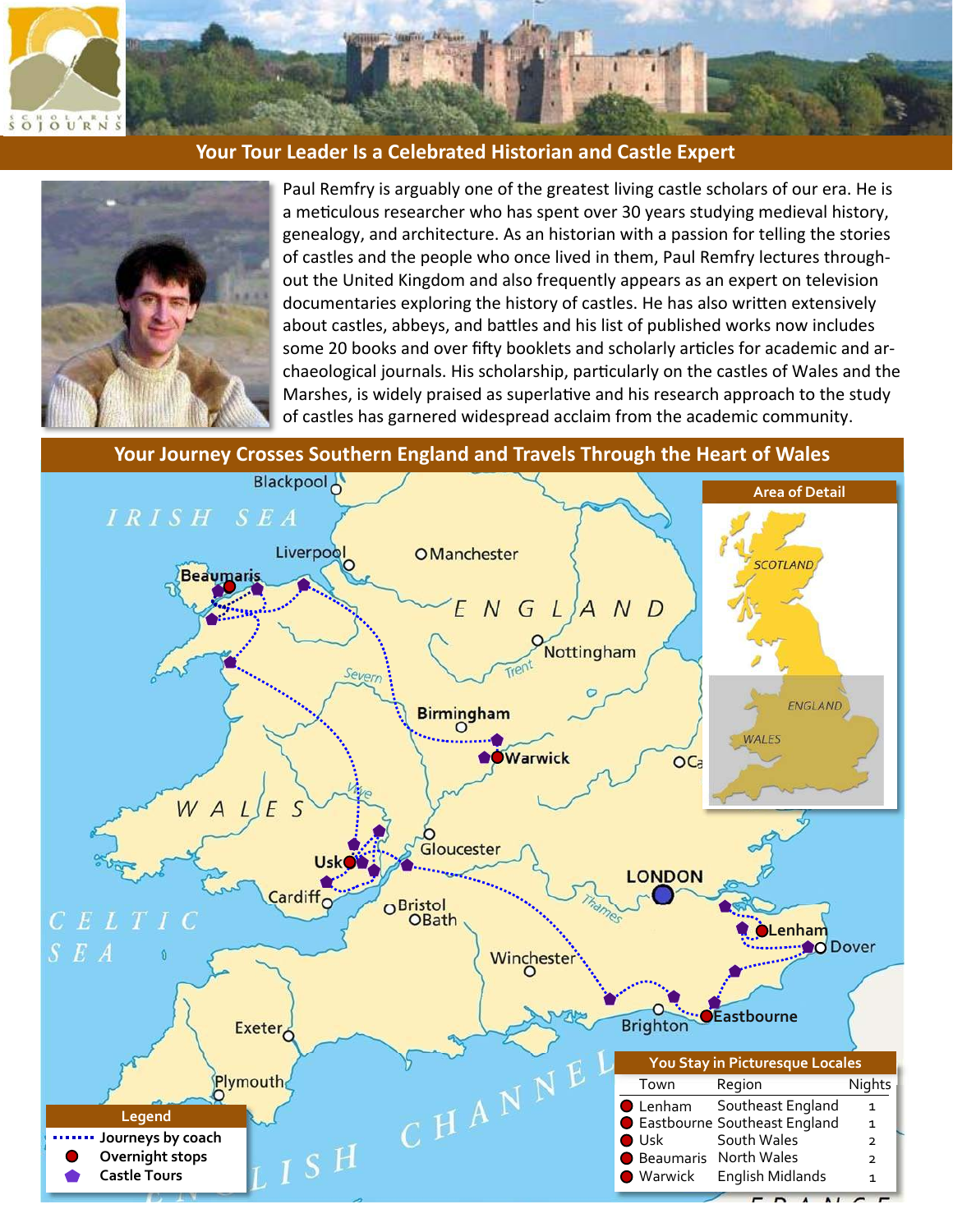

# **Atmospheric Lodging Creates the Perfect Backdrop for Your Tour**



# **Chilston Park Hotel—Lenham, England**

In years past, the 17th-century manor house Chilston Park was home to eminent politicians, writers, lords and viscounts. Today it is a classic British country house hotel with style and charm to spare. But perhaps the most remarkable aspect of this beautiful hotel is its unique styling, enhanced by fine antiques, some as old as the manor itself. Set back from tree-lined lanes, the manor house at Chilston Park sits in 22 acres of parkland and features a two AA Rosette restaurant.



#### **Glen-Yr-Afon Hotel—Usk, South Wales**

Overlooking the banks of the River Usk, this award winning country-house hotel is set among beautifully-maintained gardens. The stunning Victorian architecture creates an atmosphere of yesteryear and ensures that all of its rooms are quite unique. The hotel offers two cozy bars as well as several comfortable guest lounges. The picturesque village of Usk is just a 5 minute stroll away.



#### **The Bulkeley Hotel—Beaumaris, Wales**

Just a few steps from breathtaking Beaumaris Castle, the Bulkeley Hotel occupies a strategic location in the center of the picturesque and historic town of Beaumaris, nestled upon the shores of the Menai Strait. The hotel enjoys stunning views overlooking the water and to the mountains of Snowdonia in the distance. The shops, pubs, and restaurants of Beaumaris are just steps away.

For a complete list of lodging on this tour, please visit www.scholarlysojourns.com.

# **The Highlights and Special Features of Your Tour**

- Sojourn leader, Paul Remfry, is a noted scholar, castle historian, and widely-published author who has spent his entire professional life researching the castles of England and Wales
- Experience in-depth tours of 20 of the most significant and stunning castles in the British Isles
- Drive through the heart of Wales from South to North and experience its diverse beauty
- Two nights in the charming village of Usk in stunning Monmouthshire, South Wales
- A private tour of Berkeley Castle conducted by its future resident—Charles Berkeley—himself
- Privately guided tours of the UNESCO World Heritage Sites of the Castles and Town Walls of King Edward in Gwynedd
- Two nights in the picturesque town of Beaumaris, overlooking the waters of the Menai Strait on the Isle of Anglesey, Wales
- $\bullet$  An afternoon drive through the breathtaking mountain scenery of Snowdonia National Park
- Visit the beautiful Wye River Valley and see the ruins of famed Tintern Abbey
- A Scholarly Sojourns signature picnic under the ramparts of Arundel Castle